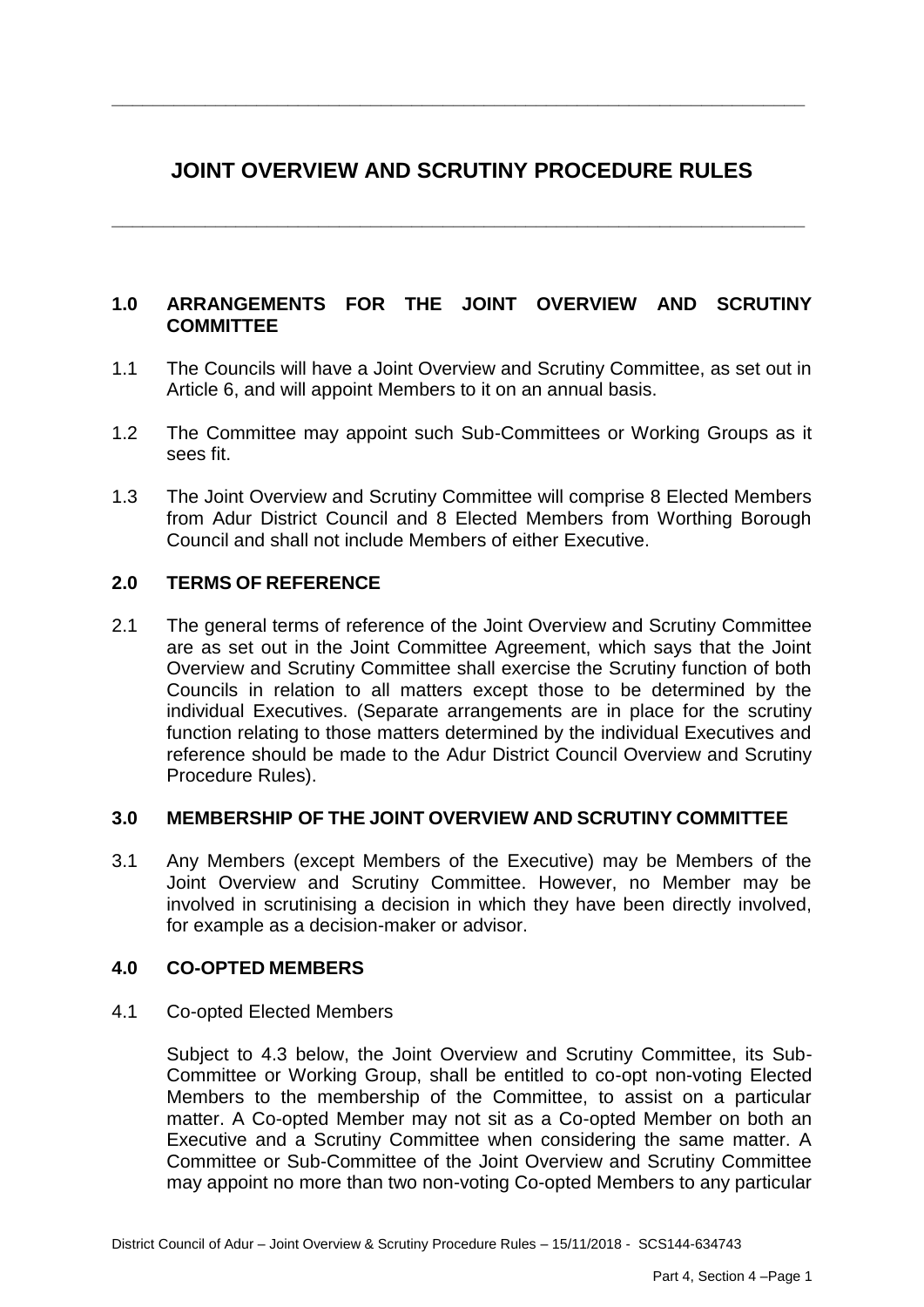Meeting. A Working Group is not limited to these numbers.

4.2 Co-opted Unelected Members

Subject to 4.3 below, the Joint Overview and Scrutiny Committee, or its Sub-Committee or Working Group, shall be entitled to co-opt non-voting unelected persons to the membership of the Committee, to assist on a particular matter. A Co-opted Member may not sit as a Co-opted Member on both an Executive and a Scrutiny Committee when considering the same matter. A Committee or Sub-Committee of the Joint Overview and Scrutiny Committee may appoint no more than two non-voting Co-opted Members to any particular Meeting. A Working Group is not limited to these numbers.

4.3 Where the matter relates to the Adur Housing Revenue Account, terms and conditions of tenancies or leaseholds, leasehold service charges and any other matter directly affecting housing tenants or leaseholders which do not have a general effect on other residents, the Adur Consultative Forum appointed co-optee shall be co-opted onto the Committee, Sub-Committee, or Working Group.

## **5.0 MEETINGS OF THE JOINT OVERVIEW AND SCRUTINY COMMITTEE**

- 5.1 There shall be at least four Ordinary Meetings of the Joint Overview and Scrutiny Committee in each municipal year.
- 5.2 In addition, Extraordinary Meetings may be called from time to time as and when appropriate. An Extraordinary Meeting of the Joint Overview and Scrutiny Committee may be called by the Joint Chairpersons, in agreement, requesting in writing that the Director for Communities call an Extraordinary Meeting; or by any four Committee Members, being at least one from each Authority, signing a requisition, and presenting it to the Joint Chairpersons, who if they have failed to call a meeting within 7 calendar days, may provide notice in writing to the Director for Communities, who shall then call such an Extraordinary Meeting.
- 5.3 Working Groups may go on site visits, carry out evidence gathering, investigations and write reports, for the approval of Joint Overview and Scrutiny Committee or any Sub-Committee. Reports of a Working Group shall be submitted under cover of an Officer report and will be included in the Agenda for the meeting, and must comply with the Access to Information Procedure Rules.
- 5.4 Meetings of Working Groups do not have to meet in public as they are informal non-decision making meetings, unlike meetings of the Joint Overview and Scrutiny Committee or any Sub-Committee.

#### **6.0 WORKING GROUPS**

- 6.1 Working Groups may be established as:
	- (a) A standing Working Group for a particular topic for example budget monitoring or holding the Executive to account.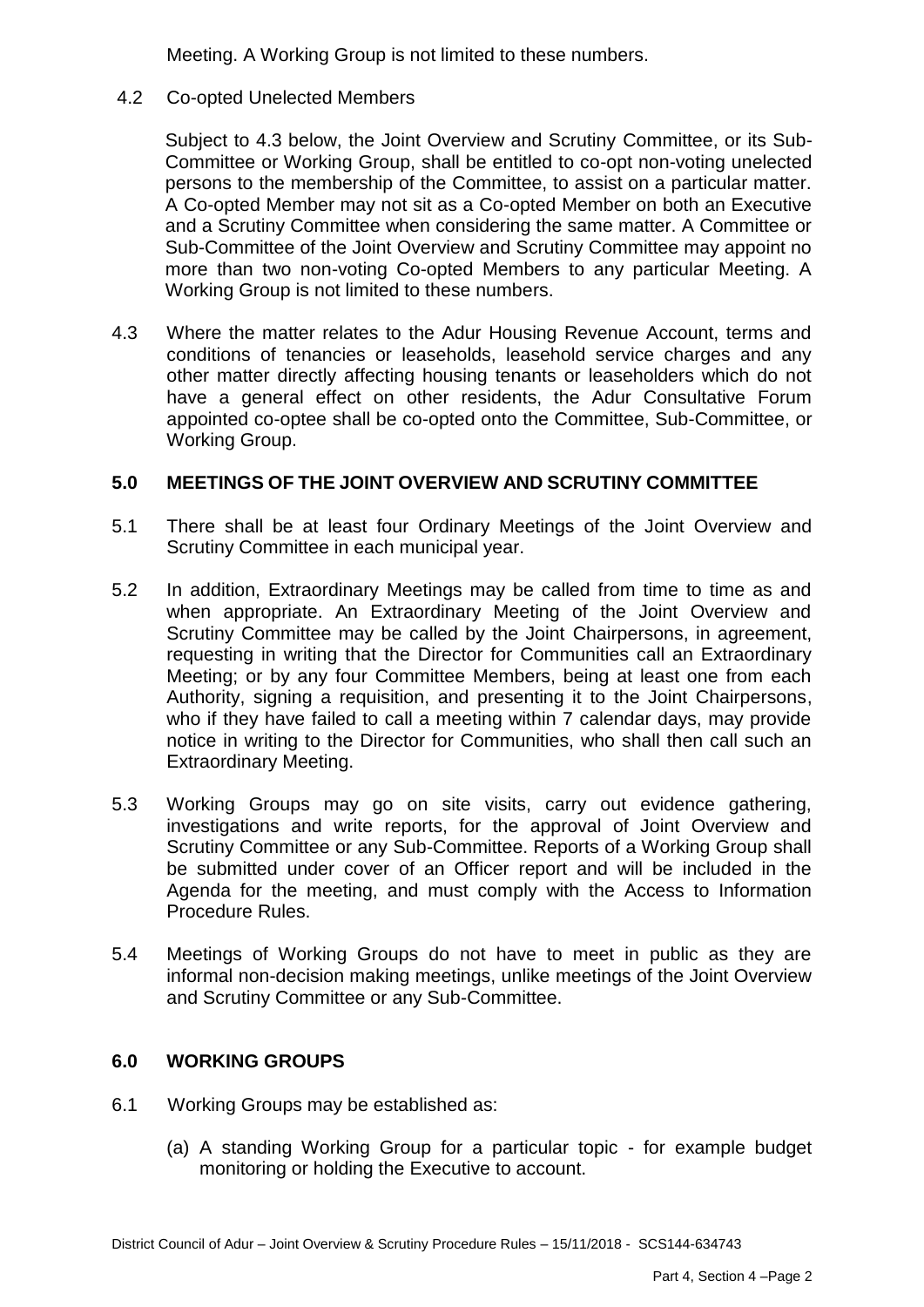- (b) As a task and finish Working Group based on an agreed scoping report, likely to involve external attendees, site visits or gathering evidence over time.
- (c) A time-limited Working Group based on an agreed scoping report, likely to be a review of an internal Council service.
- 6.2 Membership

The Working Group shall consist of at least four Members of the Joint Overview and Scrutiny Committee selected when establishing the Terms of Reference under paragraph 6.1 above.

Membership can be a mixture of Members from both Councils with a preference of at least one Member from each Council. The overriding criterion shall be the following:

- (a) The subject under discussion;
- (b) The skill set of the Members selected;
- (c) The location in the District or Borough of the matter under review;
- (d) As resolved by the Joint Overview and Scrutiny Committee;
- (e) Availability and time commitment as outlined in the scoping report.
- 6.3 Officer Attendance at Working Groups

The Working Group may invite Officers of the Councils to attend meetings of the Working Group as consultees or specialist advisors.

6.4 Quorum

There is quorum of two for a Working Group meeting or site visit.

6.5 Chairing

Each Working Group will select its own Chairman.

6.6 Substitutes

Substitutes are not allowed, although the Working Group may invite other Members of Joint Overview and Scrutiny to assist it for a particular meeting. Any change to the permanent membership of a Working Group should be approved by the Joint Overview and Scrutiny Committee.

#### **7.0 QUORUM**

7.1 The quorum for the Joint Overview and Scrutiny Committee shall be determined in accordance with the Joint Committee Agreement.

#### **8.0 CHAIRING OF THE JOINT OVERVIEW AND SCRUTINY COMMITTEE MEETINGS**

8.1 The Chairpersons and Vice-Chairpersons of the Joint Overview and Scrutiny Committee are appointed by each Annual Council each year.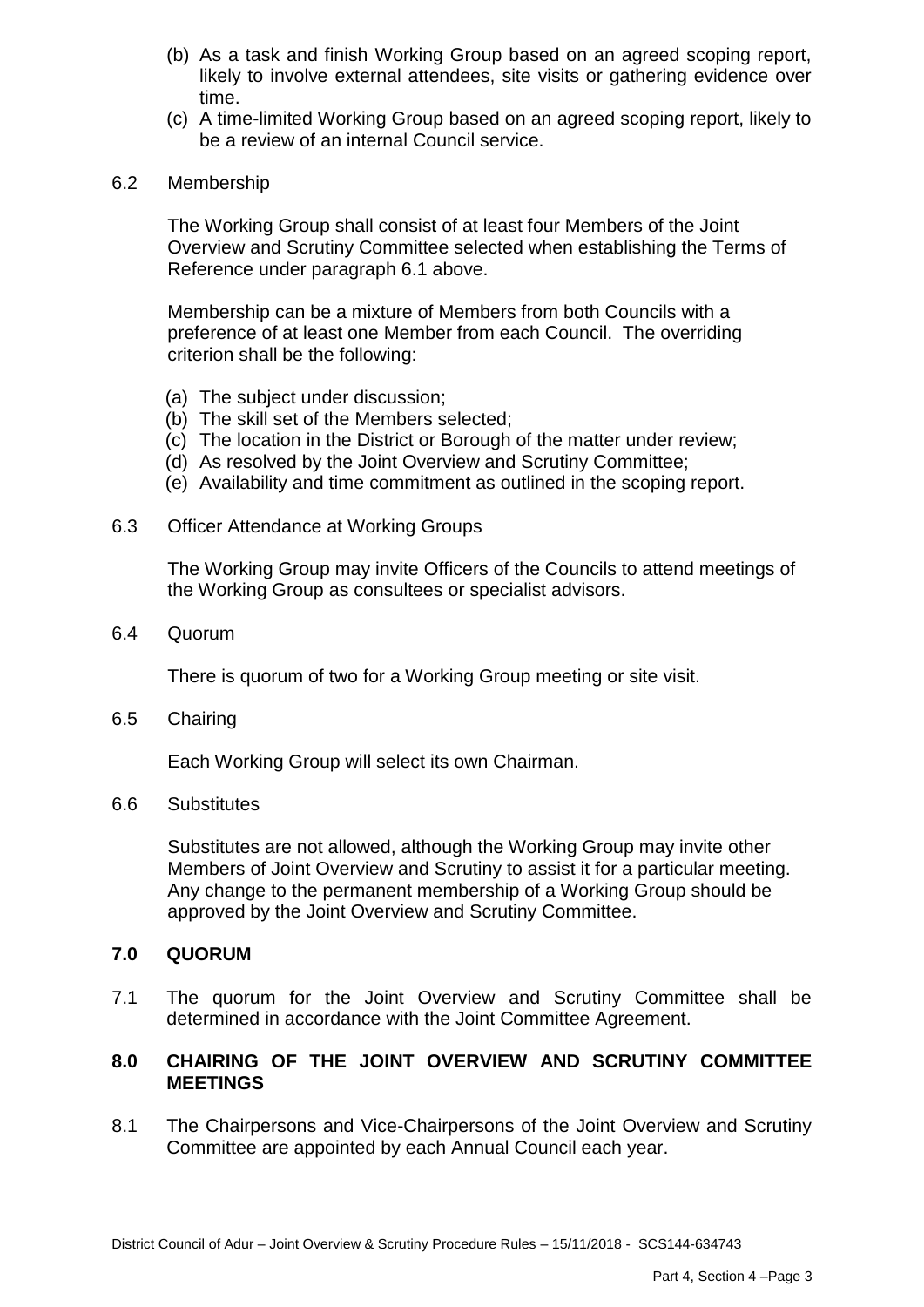8.2 It is for each Sub-Committee or Working Group to decide who should Chair those meeting(s). In the event of a dispute, reference should be made to Council Procedure Rule 8.

#### **9.0 WORK PROGRAMME**

9.1 The Joint Overview and Scrutiny Committee will be responsible for proposing their own draft work programme and in doing so they shall take into account the wishes of all Members on that Committee, regardless of political group.

When determining whether to include an item on the Joint Overview and Scrutiny draft Work Programme, Members should be guided by:

- (a) The Councils' Strategic objectives;
- (b) the ability of the Committee to have influence and/or add value on the subject;
- (c) the PAPER criteria: Public Interest (P), Ability to Change (A), Performance (P), Extent (E) and Replication (R). (See Appendix 1 to these Procedure Rules).
- 9.2 Approval of the Joint Overview and Scrutiny Work Programme is the responsibility of the Council. It will be considered and determined by each Council at the April meeting each year, for the following municipal year.
- 9.3 During the Municipal year, items may be added to the Joint Overview and Scrutiny Committee Work Programme, where appropriate. Requests for additional matters to be included in the Work Programme will initially be considered by the Joint Chairpersons in accordance with the criteria set out in paragraph 9.1 above, who will make their recommendations to the next Joint Overview and Scrutiny Committee for consideration and determination, following receipt of the Officer report. Consideration should also be given to capacity of the Committee and resources available. Any changes to the Work Programme should be reported to Council mid municipal year for noting.
- 9.4 The Director for Digital and Resources will consult with the Joint Chairpersons of the Joint Overview and Scrutiny Committee throughout the year to monitor the Work Programme, and will report to the Committee on a regular basis.
- 9.5 After consideration of an Officer report, the Joint Overview and Scrutiny Committee will be responsible for setting the scope of the work of any Sub-Committee or Working Group established to assist the Joint Overview and Scrutiny Committee in carrying out its functions and responsibilities. The scope of the work should include timeframes, objectives, membership, resources and final reporting.

#### **10.0 AGENDA ITEMS**

10.1 A Member of the Joint Overview and Scrutiny Committee shall be entitled to request that an item be added to the Work Programme in accordance with the provisions of paragraph 9.3 above. Should the Chairpersons fail to include the item on the agenda, at the next available meeting (in accordance with the Access to Information Procedure Rules), the Member may give written notice to the Director for Communities that they wish an item relevant to the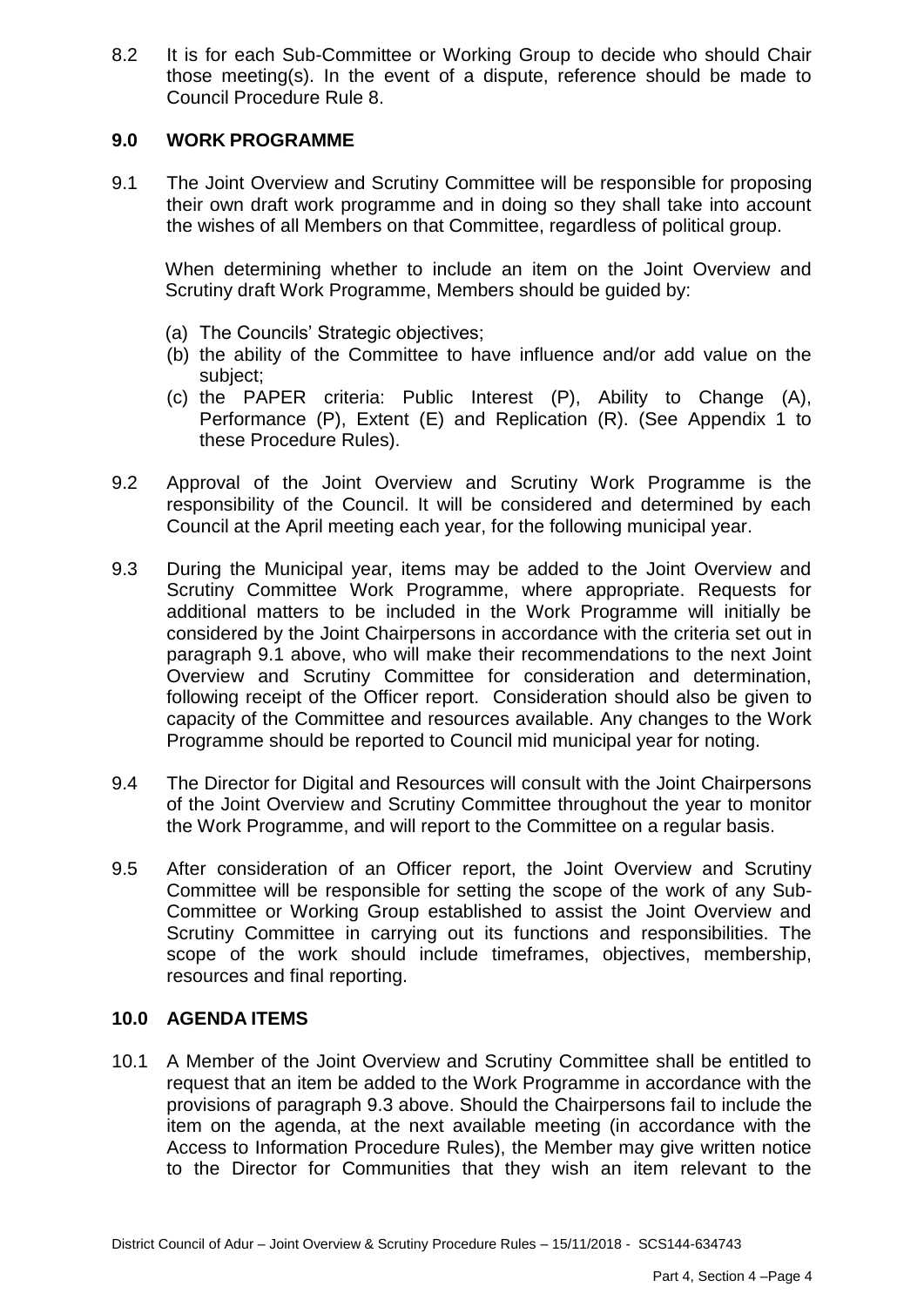functions of the Committee to be considered by the Committee. On receipt of such a request, the Director for Communities will include the item in an agenda to be discussed at a meeting of the Committee (unless the matter is an Excluded Matter as defined in Regulation 3 of the Overview and Scrutiny (Reference by Councillors) (Excluded Matters) (England) Order 2012). An excluded matter is a local crime and disorder matter within the meaning of the Police and Justice Act or any matter relating to a planning or licensing decision, or where a person has a right of recourse to a review or appeal, or where the matter is vexatious, discriminatory or not reasonable.

- 10.2 Any Member of the Council who is not a Member of the Joint Overview and Scrutiny Committee may, on a maximum of four occasions in any municipal year, give written notice to the Director for Communities that they wish an item to be included on the agenda for the Committee. If the Director for Communities receives such a notification, then they will consult with the Joint Chairpersons of the Committee who will follow the procedure set out in paragraph 9.3 above. Should the Chairpersons fail to put the item on the agenda for the next available meeting (in accordance with Access to Information Procedure Rules) then the Member may ask the Director for Communities to put it on the agenda and they shall do so. The Committee will then consider the agenda item and determine whether it will be included on the Work Programme of the Joint Overview and Scrutiny Committee or not. If the Committee decide not to include the item in their Work Programme, the Member will be notified of the reasons. This procedure rule is to be taken in conjunction with the Council's Protocol on Councillor Call for Action in Part 5 of this Constitution.
- 10.3 The Council or its Committee may request that the Joint Overview and Scrutiny Committee undertake scrutiny or development work on their behalf. The Joint Overview and Scrutiny Committee shall respond, as soon as their Work Programme permits, to requests from the Council and, if it considers it appropriate, the Executive to review particular areas of Council activity. Where the Joint Overview and Scrutiny Committee does so, it shall report its findings and any recommendations back to the commissioning body. The commissioning body shall consider the report of the Joint Overview and Scrutiny Committee at their next available (in accordance with Access to Information Procedure Rules) meeting.
- 10.4 A member of the public may request that an item be added to the Agenda of the Joint Overview and Scrutiny Committee. Any such request shall be considered by the Joint Chairpersons, and unless inappropriate to do so, shall be dealt with in accordance with paragraph 9.3 above.

#### **11.0 POLICY REVIEW AND DEVELOPMENT**

- 11.1 The Joint Overview and Scrutiny Committee or any Sub-Committees may make proposals to the Council, its Committees or the Executive for policy development, in so far as they relate to matters within that body's terms of reference.
- 11.2 The Joint Overview and Scrutiny Committee may hold inquiries and investigate the available options for future direction in policy development and may appoint advisers and assessors to assist them in this process. Such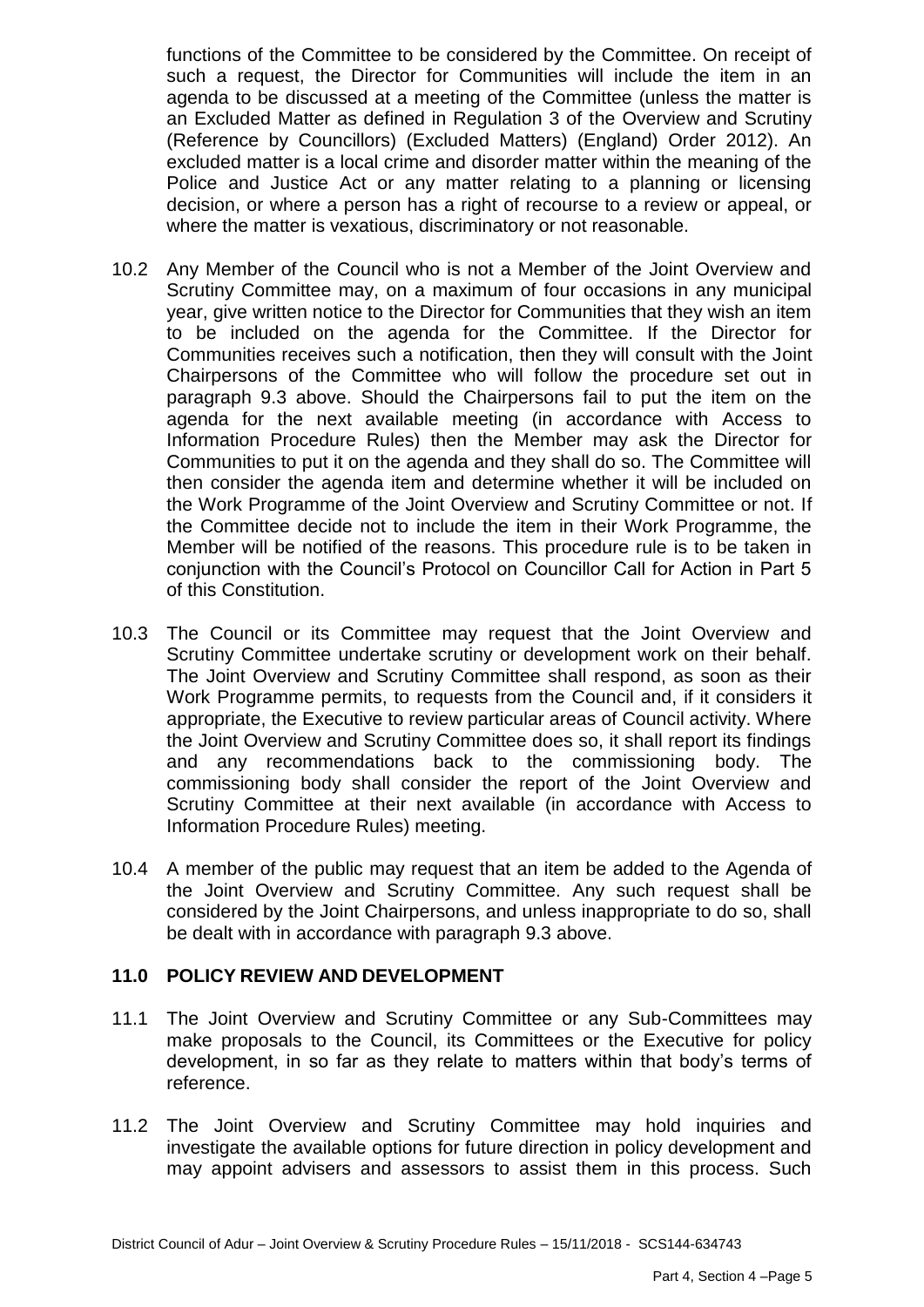advisors may or may not be appointed as Co-opted Members, subject to the provisions of paragraph 4.0 above. The Committee may go on site visits, conduct public meetings, commission research and do all things that it reasonably considers necessary to inform their deliberations. It may ask witnesses to attend (see below) to address it on any matter under consideration and may, subject to available resources, pay to any advisors, assessors and witnesses a reasonable fee to cover their expenses for doing so.

## **12.0 REPORTS FROM THE JOINT OVERVIEW AND SCRUTINY COMMITTEE**

- 12.1 Once it has formed recommendations, the Director for Digital and Resources will prepare a formal report incorporating the views of the Joint Overview and Scrutiny Committee and submit it to the relevant body.
- 12.2 The Council(s), the Executive(s) or the Committee shall consider any report of the Director for Digital and Resources submitting the views of Joint Overview and Scrutiny Committee at their next Ordinary Meeting (subject to Access to Information Rules), after it has been submitted to the Director for Communities for placing on the Agenda.
- 12.3 Alternatively the minute from a meeting of Joint Overview and Scrutiny Committee may be referred to the Council, its Executive or a Committee. In cases where the minutes of the previous meeting have not been agreed by the Joint Overview and Scrutiny Committee a draft minute shall be prepared by the Director for Communities in consultation with the relevant Joint Chairperson prior to the meeting of the Executive(s), Committee(s) or Council(s).

# **13.0 CONSIDERATION OF JOINT OVERVIEW AND SCRUTINY REPORTS**

13.1 The Joint Overview and Scrutiny Committee will take advice from the Director for Communities as to the appropriate body to consider recommendations.

## **14.0 RIGHTS OF JOINT OVERVIEW AND SCRUTINY COMMITTEE MEMBERS TO DOCUMENTS**

14.1 In addition to their rights as Councillors, Members of the Joint Overview and Scrutiny Committee have the additional right to documents, and to notice of meetings as set out in the Access to Information Procedure Rules in Part 4 of this Constitution.

#### **15.0 MEMBERS AND OFFICERS GIVING ACCOUNT**

15.1 Subject to paragraph 10.1 above, Joint Overview and Scrutiny Committee or Sub-Committee or Working Group may scrutinise and review decisions made or actions taken in connection with the discharge of any Council functions, unless prohibited elsewhere in this Constitution or by statute, for example in relation to quasi-judicial matters. As well as reviewing documentation, in fulfilling the scrutiny role, it may require any Member, Head of Paid Service, Chief or Deputy Chief Officer to attend before it to explain in relation to matters within their remit:-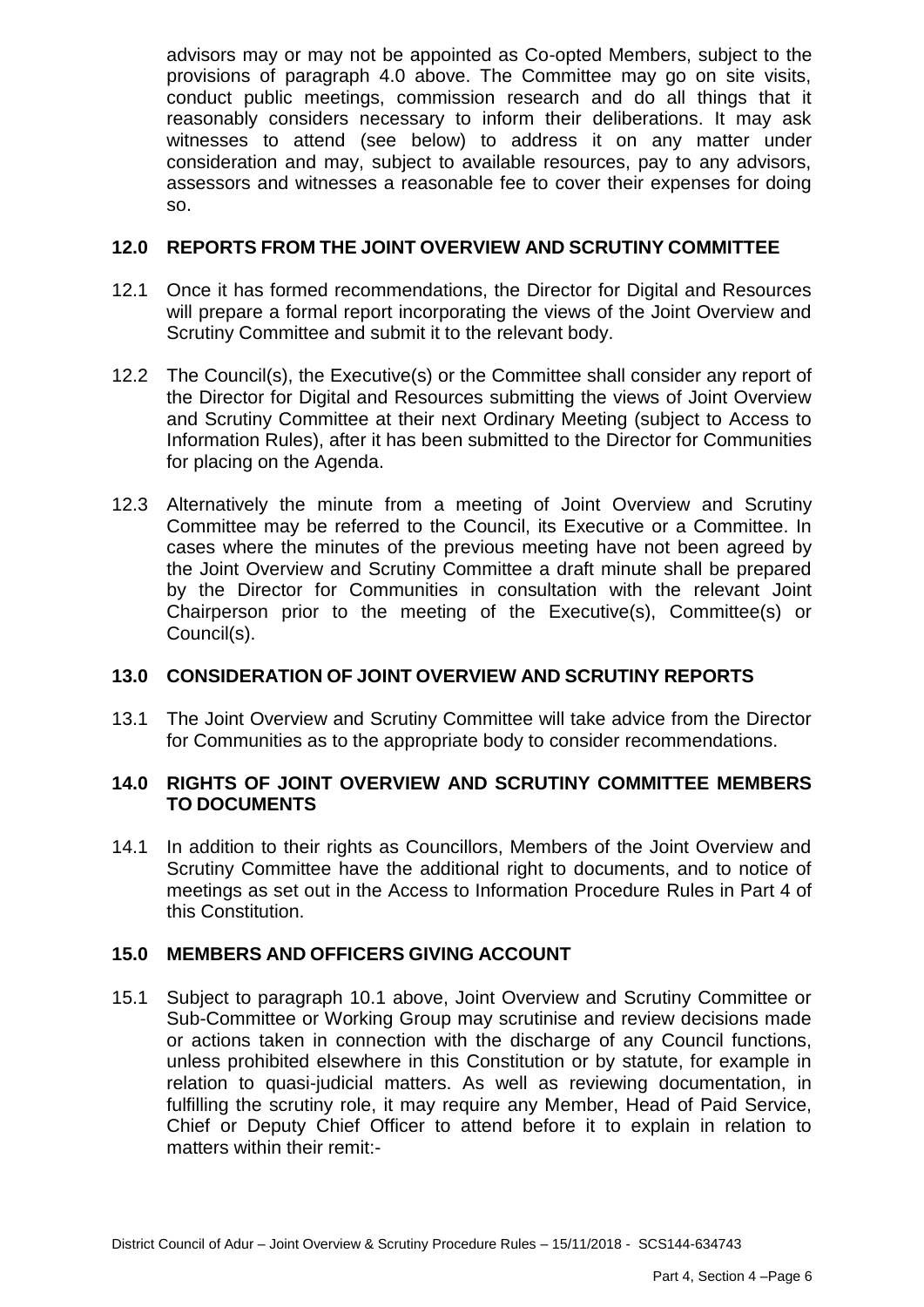- (a) any particular decision or series of decisions;
- (b) the extent to which the actions taken implement Council policy;

and it is the duty of those persons to attend if so required. Questions for those being requested to attend should be pre-submitted no later than two working days in advance of the meeting.

When requesting Officers and Members of the Council to attend, the Joint Overview and Scrutiny Committee should have regard to the extent/number of the requests and the capacity of Officers and Members to attend. Sufficient notice of the meeting should be provided to them as referred below.

- 15.2 Where any Member or Officer is required to attend the Joint Overview and Scrutiny Committee under this provision, the Joint Chairperson of the Committee will inform the Director for Digital and Resources, who shall inform the Member or Officer in writing, giving at least 5 working days' notice of the meeting at which he/she is required to attend. The notice will state the nature of the item on which he/she is required to attend to give account and whether any papers are required to be produced for the Committee. Where the account to be given to the Committee will require the production of a report, then the Member or Officer concerned will be given sufficient notice to allow for preparation of that documentation.
- 15.3 Where, in exceptional circumstances, the Member or Officer is unable to attend on the required date, then the Joint Overview and Scrutiny Committee shall in consultation with the Member or Officer arrange an alternative date for attendance.

## **16.0 ATTENDANCE BY OTHERS**

16.1 The Joint Overview and Scrutiny Committee may invite people other than those people referred to in paragraph 15 above to address it, discuss issues of local concern and/or answer questions. It may for example wish to hear from residents, stakeholders and Members and Officers in other parts of the public sector and shall invite such people to attend.

#### **17.0 CALL-IN OF A DECISION**

- 17.1 When a decision is:
	- (a) a decision of the Joint Strategic Committee;
	- (b) a Joint Individual Executive Member decision; or
	- (c) a decision made by an Officer with delegated authority from the Executive in relation to a joint service;

and the decision has been published on the Councils' website and made available at the main offices of the Council, as set out in the Access to Information Procedure Rules in Part 4 of this Constitution, subject to the provisions of this paragraph it is subject to call-in.

(In respect of a decision made by:

(a) an Individual Executive;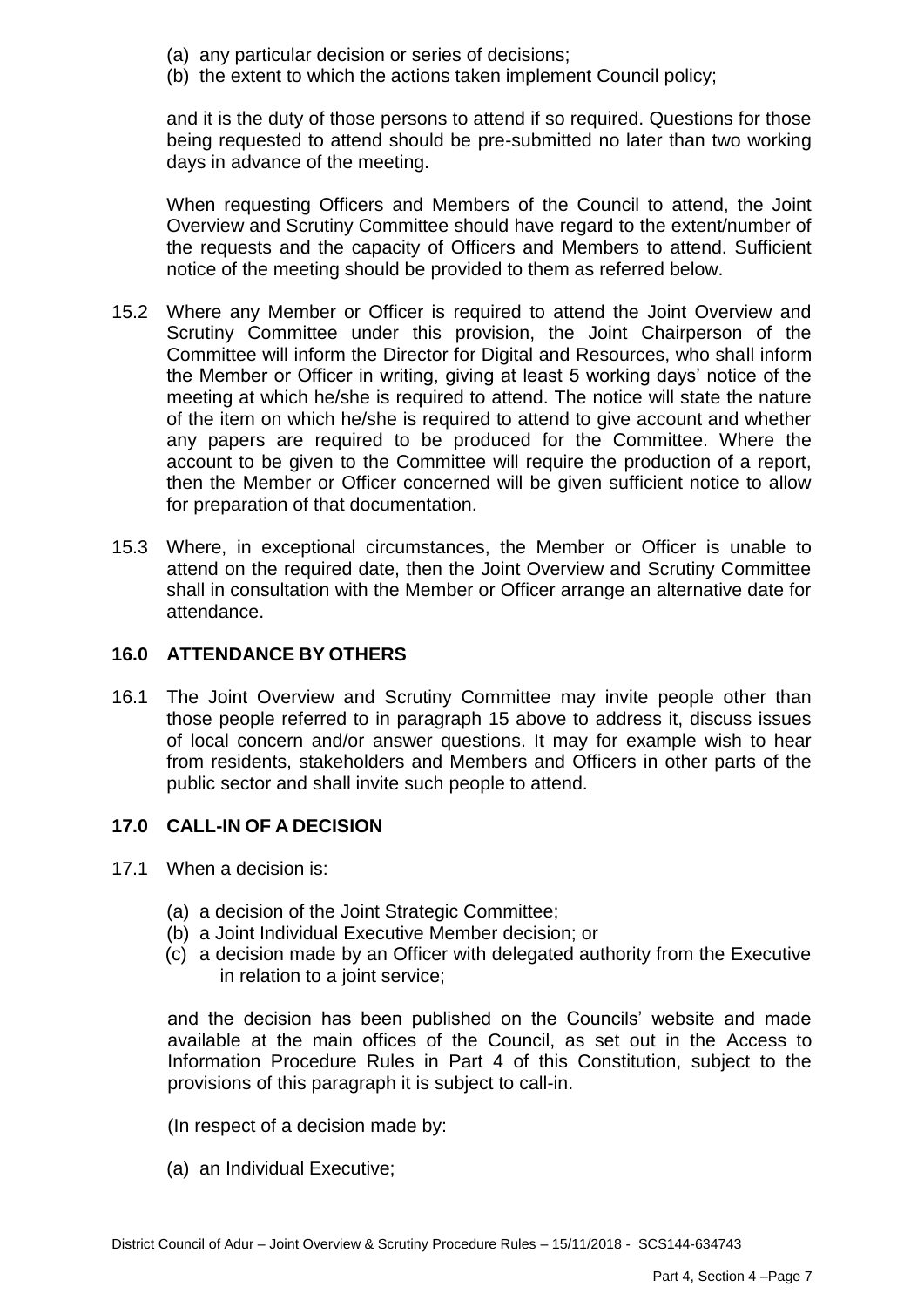- (b) an Individual Executive Member in respect of a single service; or
- (c) an Officer with delegated authority from the Executive in relation to a single service;

a separate call-in procedure exists and is set out in the Overview and Scrutiny Procedure Rules for ADC and WBC).

- 17.2 The Record of Decision will bear the date on which it is published and, subject to general exceptions, will specify the date on which the decision will come into force, and may then be implemented unless the decision is called in.
- 17.3 A decision may be called in:
	- (a) if it conflicts with Council policy;
	- (b) If it conflicts with the Council's Budget Strategy;
	- (c) where there is evidence to suggest the principles of decision-making (as set out in Article 12 of this Constitution) have not been complied with, for example the absence of appropriate consultation.

No decisions other than Executive decisions may be called in.

- 17.4 During the period between the decision being made and coming into force:
	- (a) The Monitoring Officer shall call-in a decision for scrutiny if any three Members in total, being of either Council, submit to the Monitoring Officer in writing, by email to [monitoringofficer@adur-worthing.gov.uk,](mailto:monitoringofficer@adur-worthing.gov.uk) a request for a matter to be called in. Such a request is to be made by 5.00pm on the fifth clear working day, from the day on which the Record of Decision is published. The request must include the reasons for the call-in.
	- (b) Upon receipt of the request, the Monitoring Officer shall consult with both Chairpersons, or Vice-Chairpersons in their absence, and shall determine whether or not the call-in is in accordance with the requirement of these rules. The Monitoring Officer shall notify the Members who made the request, the Director for Communities, and the Decision-maker, or Chairperson of Decision Making body, of the determination, within 2 clear working days of the request being received.
	- (c) If the call-in is accepted, the decision will be put on hold pending referral to the Joint Overview and Scrutiny Committee.
	- (d) The Director for Communities shall, within 10 clear working days of the call-in being accepted, after consultation with the Joint Chairpersons, call a meeting of the Joint Overview and Scrutiny Committee. Such meeting is to be held on such date as the Director for Communities shall determine, but to be held as soon as is reasonably practicable.
	- (e) If the Monitoring Officer, following consultation with the Joint Chairpersons of the Joint Overview and Scrutiny Committee, rejects the request for callin, they shall provide a report to the Joint Overview and Scrutiny Committee providing details of the request for call-in of a decision and reasons given for the request being rejected. Such report will be received by the next Joint Overview and Scrutiny Committee meeting, following the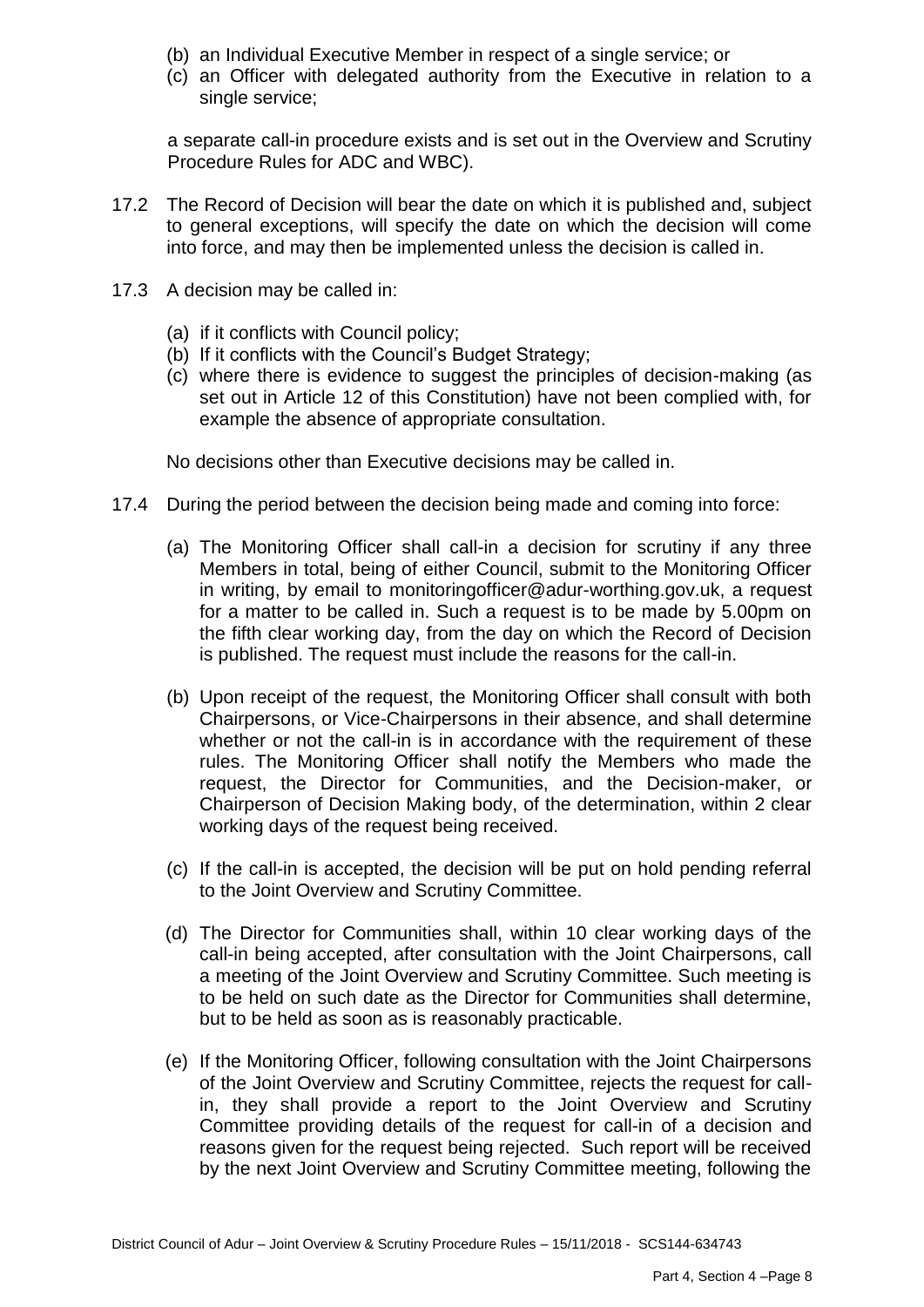determination of the request for call-in, or if that is impracticable, then to the following meeting.

- 17.5 The Monitoring Officer will provide a report for the Meeting in respect of the call-in which will include the procedure for the call-in hearing.
- 17.6 Prevention of Call-in Procedure

The call-in procedure set out above shall not apply where the decision relates to a matter which is urgent and cannot reasonably be deferred.

A decision will relate to a matter which is urgent if any delay caused by the call-in process would:-

- (a) be highly likely to result in either Council incurring significant additional expenditure or loss of significant additional income; or
- (b) be highly likely to result in significant damage to either Council's reputation; or
- (c) prevent either Council from meeting its legal obligations.

The agreement must be obtained in writing in advance of making the decision, by way of completion of a Notice, by the Director for Communities, of a Chairperson of the Joint Overview and Scrutiny Committee, that it is reasonable in all the circumstances to treat the decision to be made as one which is urgent and therefore not subject to call-in. In the absence of both Chairpersons of the Joint Overview and Scrutiny Committee, a Vice-Chairperson's consent shall be required. In the absence of both Chairpersons and Vice Chairpersons, the consent of a Civic Head (Council Chairman or Mayor) shall be required.

The Record of Decision and Notice that the decision is exempt from call-in, shall state that in the opinion of the Joint Chairpersons of Joint Overview and Scrutiny Committee the decision is one which is urgent, with reasons, and therefore not subject to call-in.

Decisions taken in accordance with this Procedural Rule must be reported to the next available Meeting of each Full Council.

- 17.7 Having considered the decision, the Joint Overview and Scrutiny Committee may refer the decision back to the decision-making person or body for reconsideration, setting out in writing the nature of its concerns. The decisionmaking person or body must reconsider the decision within a further 5 clear working days, and may or may not amend the decision.
- 17.8 Once the reconsidered decision is published following the call-in procedure, the decision cannot be called in again and may be implemented immediately.

## **18.0 PROCEDURE AT THE JOINT OVERVIEW AND SCRUTINY COMMITTEE MEETINGS**